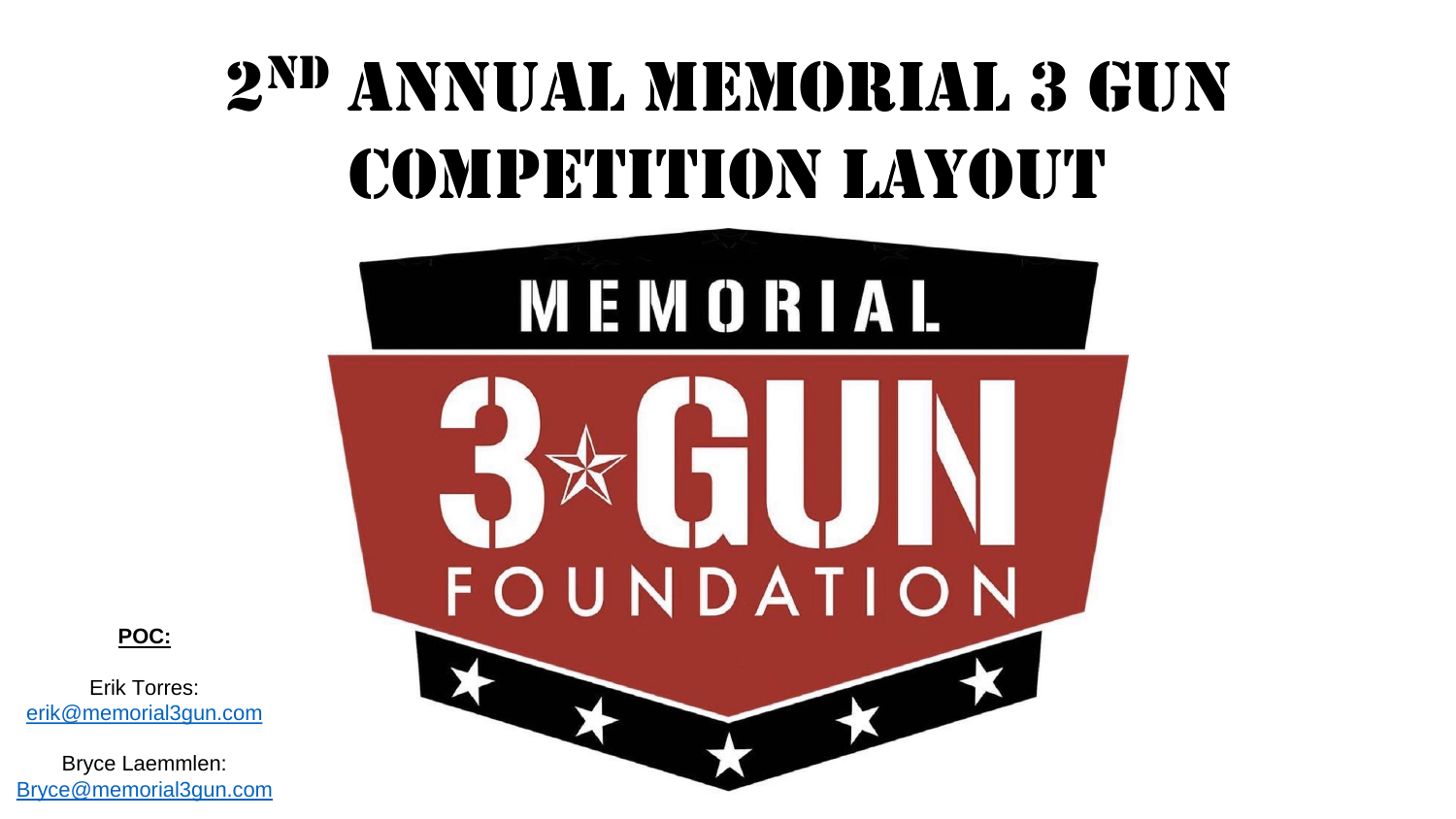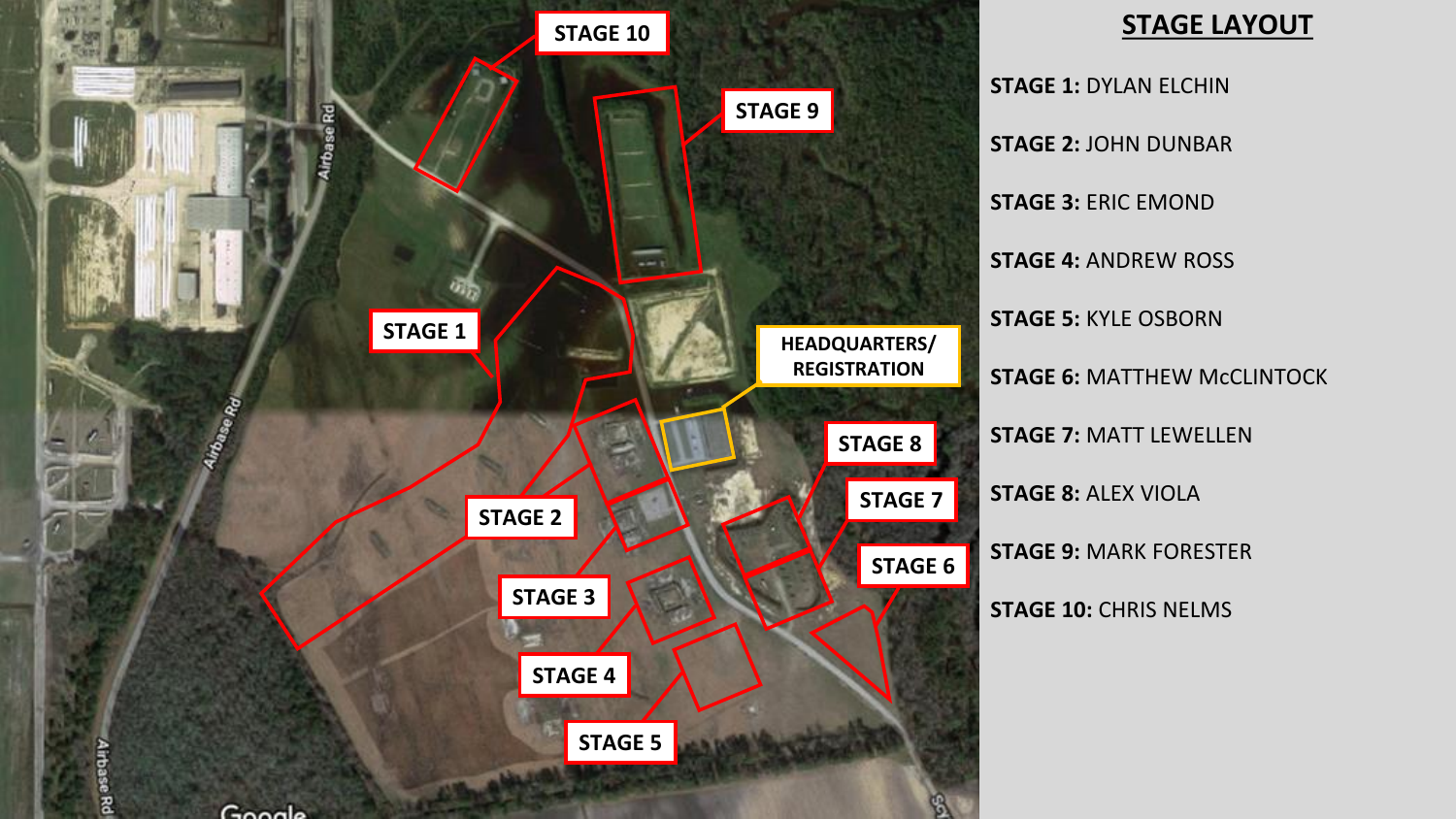

## **ADMIN LAYOUT (MACRO)**

**CHECK POINT:** In order to enter facility, everyone must sign a waiver and have a wrist band that's presentable

**HQ/REGISTRATION:** REGISTRATION, VENDOR TENTS, FOOD TRUCKS, PRIZE TABLE, STAGE, ETC.

**SIDE STAGE 1:** RIFLE SHOOT (M3G)

**SIDE STAGE 2:** STI SHOOT (STI)

**SIDE STAGE 3:** MAN VS MAN (M3G)

**SIDE STAGE 4:** MINI BIRD STAGE (DELPHI)

**PARKING LOT:** MAIN PARKING

**OVERFLOW PARKING:** ADDITIONAL PARKING IF NEEDED